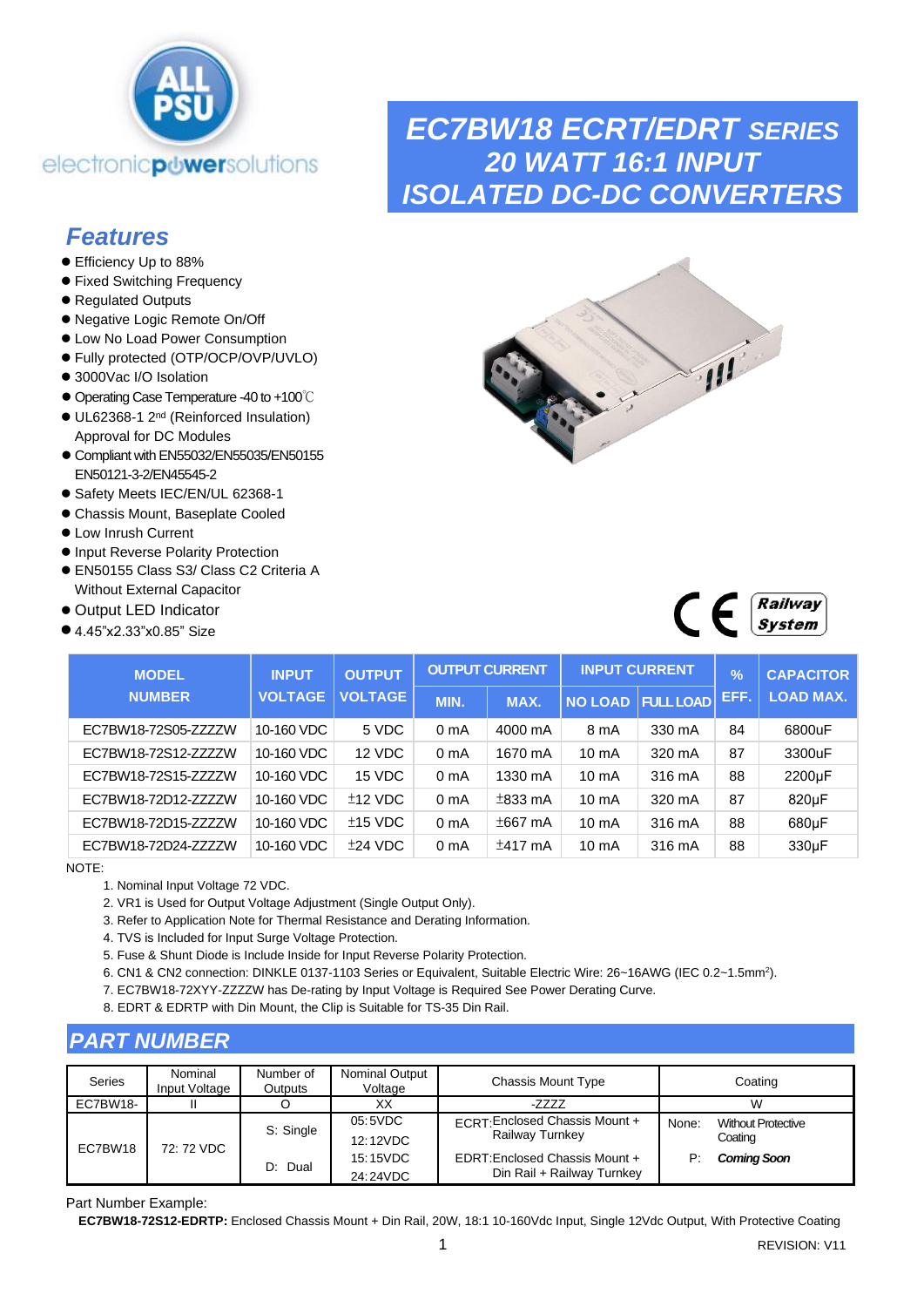

### TECHNICAL SPECIFICATIONS

(All specifications are typical at nominal input, full load at 25℃ unless otherwise noted.)

#### ABSOLUTE MAXIMUM RATINGS

| <b>PARAMETER</b>                  | <b>NOTES and CONDITIONS</b>      | <b>Device</b> | Min.   | Typ.                   | Max. | <b>Units</b>               |  |
|-----------------------------------|----------------------------------|---------------|--------|------------------------|------|----------------------------|--|
| Input Voltage                     | Continuous                       | All           | $-0.3$ |                        | 160  | $V_{dc}$                   |  |
| Input Surge Voltage               | 100ms max.                       | All           |        |                        | 200  | $\mathsf{V}_{\mathsf{dc}}$ |  |
| <b>Operating Case Temperature</b> | At the center part of case plate | All           | -40    |                        | 100  | $^{\circ}$ C               |  |
| Storage Temperature               |                                  | All           | -40    |                        | 105  | °C                         |  |
| <b>INPUT CHARACTERISTICS</b>      |                                  |               |        |                        |      |                            |  |
| <b>PARAMETER</b>                  | <b>NOTES and CONDITIONS</b>      | <b>Device</b> | Min.   | Typ.                   | Max. | <b>Units</b>               |  |
| Operating Input Voltage           |                                  | All           | 10     | 72                     | 160  | $V_{dc}$                   |  |
| Input Under Voltage Lockout       |                                  |               |        |                        |      |                            |  |
| Turn-On Voltage Threshold         | 70% Load                         | All           | 8.5    | 9.2                    | 9.9  | $V_{dc}$                   |  |
| Turn-Off Voltage Threshold        | 70% Load                         | All           | 8.1    | 8.7                    | 9.1  | $V_{dc}$                   |  |
| Lockout Hysteresis Voltage        | 70% Load                         | All           |        | 0.5                    |      | $V_{dc}$                   |  |
| Maximum Input Current             | $V_{in} = 14V$ , Full load       | All           |        | 2.0                    |      | A                          |  |
| Maximum Input Inrush Current      | $V_{in}$ =160V, Full load        | All           |        |                        | 15   | A                          |  |
| No-Load Input Current             | $V_{in} = 72V$ , Io=0A           |               |        | See Model Number Table |      | mA                         |  |

#### OUTPUT CHARACTERISTICS

| <b>PARAMETER</b>                                         | <b>NOTES and CONDITIONS</b>                   | <b>Device</b>     | Min.                                             | Typ.                     | Max.                       | <b>Units</b>  |  |
|----------------------------------------------------------|-----------------------------------------------|-------------------|--------------------------------------------------|--------------------------|----------------------------|---------------|--|
| <b>Voltage Set Point Accuracy</b>                        | $V_{in}$ =72V, Full load, Tc=25°C             | All               | $-1.2$                                           |                          | $+1.0$                     | %             |  |
| Output Voltage Regulation                                |                                               |                   |                                                  |                          |                            |               |  |
| Load Regulation                                          | Full load to no load                          | Single            |                                                  |                          | ±1.5                       | %             |  |
|                                                          |                                               | Dual              |                                                  |                          | ±1.0                       | $\%$          |  |
| Line Regulation                                          | $V_{in}$ =High line to low line, full load    | All               |                                                  |                          | ±0.2                       | $\%$          |  |
| <b>Cross Regulation</b>                                  | Load cross variation 25%/100%                 | Dual              |                                                  |                          | ±5.0                       | $\%$          |  |
| <b>Temperature Coefficient</b>                           | Tc=-40 $\degree$ C to 100 $\degree$ C         | All               |                                                  |                          | ±0.02                      | $%^{\circ}C$  |  |
| Output Voltage Ripple and Noise (5Hz to 20MHz bandwidth) |                                               |                   |                                                  |                          |                            |               |  |
| Peak-to-Peak                                             |                                               | All               |                                                  |                          | 100                        | mV            |  |
| RMS.                                                     | Full load, 1uF ceramic capacitors             | All               |                                                  |                          | 40                         | mV            |  |
| <b>Output Current Range</b>                              | $V_{in}$ = 10 to 160V                         |                   | See Model Number Table & Power Derating<br>Curve |                          |                            | mA            |  |
| <b>Over Current Protection</b>                           | Hiccup Mode. Auto recovery                    | All               | 110                                              | 150                      | 180                        | $\%$          |  |
| <b>Short Circuit Protection</b>                          |                                               | All               |                                                  |                          | Continuous, Auto Recovery. |               |  |
| <b>External Load Capacitance</b>                         | Full load (resistive)                         |                   |                                                  | See Model Number Table   |                            | <b>uF</b>     |  |
|                                                          |                                               | 72S05             | $-20$                                            |                          | $+15$                      |               |  |
| Output Voltage Trim Range                                | Po $\leq$ max rated power, $I_0 \leq I_0$ max | 72S12             |                                                  |                          |                            | $\frac{0}{0}$ |  |
|                                                          |                                               | 72S15             |                                                  | See Power Derating Curve |                            |               |  |
|                                                          |                                               | 5Vo               |                                                  | 6.2                      |                            |               |  |
|                                                          |                                               | 12V <sub>O</sub>  | 15                                               |                          |                            |               |  |
|                                                          |                                               | 15V <sub>0</sub>  |                                                  | 18                       |                            | Vdc           |  |
| Over Voltage Protection                                  | Zener Clamp                                   | ±12V <sub>O</sub> |                                                  | ±15                      |                            |               |  |
|                                                          |                                               | ±15V <sub>O</sub> |                                                  | ±18                      |                            |               |  |
|                                                          |                                               | ±24V <sub>o</sub> | ±30                                              |                          |                            |               |  |

#### **EFFICIENCY**

| <b>PARAMETER</b> | <b>NOTES and CONDITIONS</b> | $\overline{\phantom{a}}$<br><b>Device</b> | Min.                   | тур. | Max. | Units |
|------------------|-----------------------------|-------------------------------------------|------------------------|------|------|-------|
| 100% Load        | $Vin=72V$                   |                                           | See Model Number Table |      |      | %     |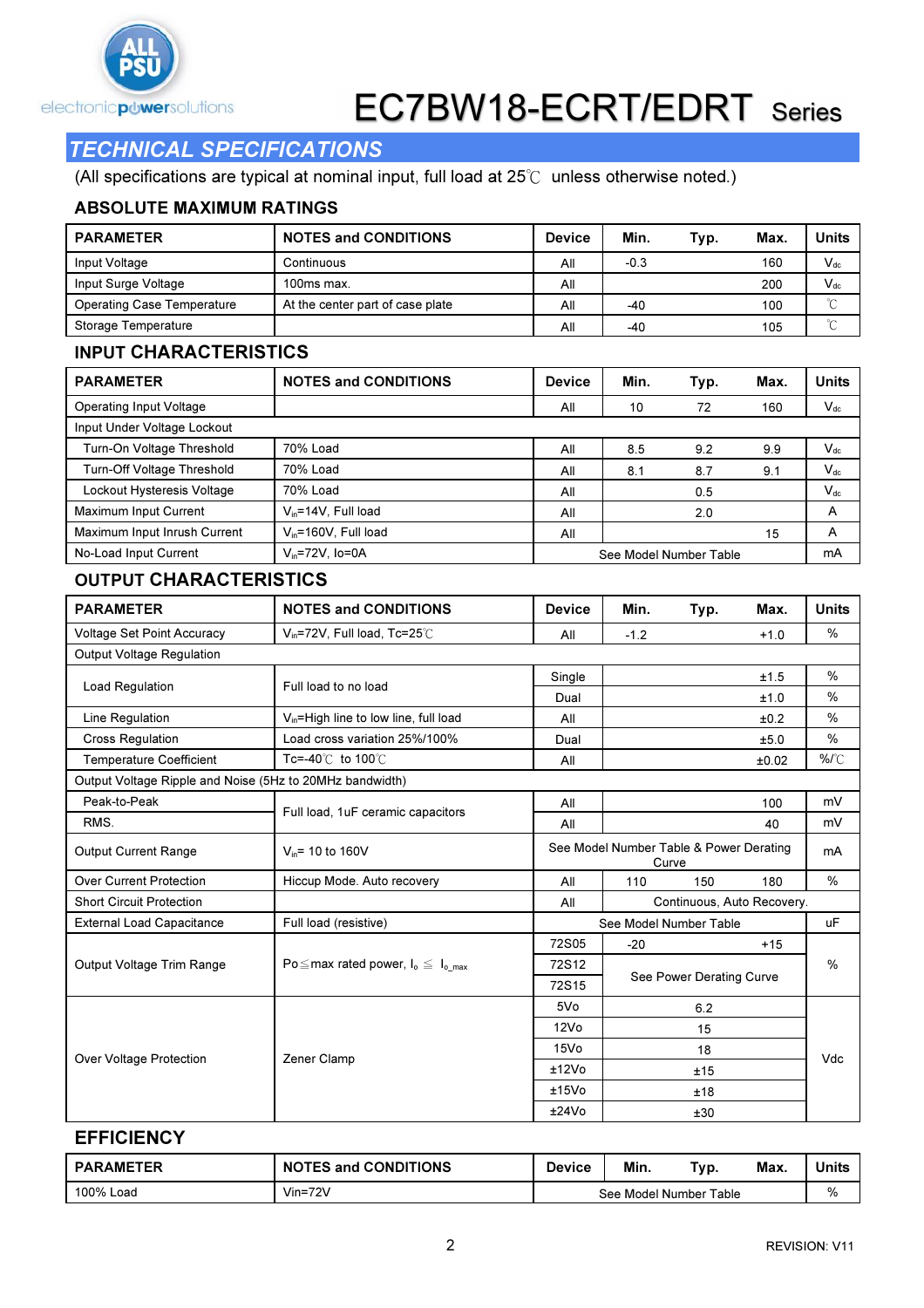

### DYNAMIC CHARACTERISTICS

| <b>PARAMETER</b>                           | <b>NOTES and CONDITIONS</b>                               | <b>Device</b> | Min. | Typ. | Max. | <b>Units</b> |
|--------------------------------------------|-----------------------------------------------------------|---------------|------|------|------|--------------|
| <b>Output Voltage Current Transient</b>    |                                                           |               |      |      |      |              |
| Error Band                                 | 75% to 100% of I <sub>o max</sub> step load change        | All           |      |      | ±5   | %            |
| Recovery Time                              | $/d_f = 0.1$ A/us<br>(within 1% Vout nominal)             | All           |      |      | 250  | us           |
| Turn-On Delay and Rise Time                | Full load (Constant resistive load)                       |               |      |      |      |              |
| Turn-On Delay Time, From<br>On/Off Control | $V_{\text{on/off}}$ to 10% $V_{\text{o set}}$ . Remote On | All           |      | 30   |      | ms           |
| Turn-On Delay Time, From Input             | $V_{\text{in\_min}}$ to 10% $V_{\text{o set}}$ Power Up   | All           |      | 30   |      | ms           |
|                                            |                                                           | 5Vo           |      | 10   |      | ms           |
| Output Voltage Rise Time                   | 10% $V_{\rm o}$ set to 90% $_{\rm Vo}$ set                | <b>Others</b> |      | 5    |      | ms           |

### ISOLATION CHARACTERISTICS

| <b>PARAMETER</b>             | <b>NOTES and CONDITIONS</b> | <b>Device</b> | Min. | Typ. | Max. | <b>Units</b> |
|------------------------------|-----------------------------|---------------|------|------|------|--------------|
| <b>Isolation Voltage</b>     | minute; Input to output,    | All           |      |      | 3000 | $V_{\rm ac}$ |
| (100% factory Hi-Pot tested  | minute; Input to case       | All           |      |      | 2000 | $V_{ac}$     |
| $@2sec.$ )                   | minute; Output to case      | All           |      |      | 500  | $V_{ac}$     |
| <b>Isolation Resistance</b>  | Input to output             | All           | 1000 |      |      | MΩ           |
|                              | Input to output             | All           |      | 2400 |      |              |
| <b>Isolation Capacitance</b> | Input to case               | All           |      | 2400 |      | pF           |
|                              | Output to case              | All           |      | 1900 |      |              |

### FEATURE CHARACTERISTICS

| <b>PARAMETER</b>                                       | <b>NOTES and CONDITIONS</b>                                    | <b>Device</b> | Min. | Typ.       | Max. | Units |
|--------------------------------------------------------|----------------------------------------------------------------|---------------|------|------------|------|-------|
| Switching Frequency                                    | Pulse wide modulation (PWM), Fixed<br>All<br>200<br>180        |               | 220  | <b>KHz</b> |      |       |
| On/Off Control, Remote On/Off logic, Refer to -Vin pin |                                                                |               |      |            |      |       |
| Logic High (Module Off)                                | $V_{on/off}$ at $I_{on/off} > 0.3 \text{mA}$                   | All           | 3.5  |            | 12   |       |
| Logic Low (Module On)                                  | V <sub>on/off</sub> at l <sub>on/off</sub> =0.0uA, Pin open=on | All           | 0    |            | 1.2  |       |
| On/Off Current (for both remote<br>on/off logic)       | lon/off at Von/off=3.5-12V                                     | All           | 0.3  |            | 2.4  | mA    |
| Off Converter Input Current                            | Shutdown input idle current                                    | All           |      | 3          | 5    | mA    |
| Over Temperature Shutdown                              | Temperature at the center part of case plate.                  | All           |      | 106        |      | °C    |
| Over Temperature Recovery                              | non-latching                                                   | All           |      | 92         |      | °C    |

### GENERAL SPECIFICATIONS

| <b>PARAMETER</b>        | <b>NOTES and CONDITIONS</b>                         | <b>Device</b> | Min. | Typ. | Max. | Units      |  |
|-------------------------|-----------------------------------------------------|---------------|------|------|------|------------|--|
|                         |                                                     | 72S05         |      | 462  |      |            |  |
| <b>MTBF</b>             |                                                     | 72S12         |      | 481  |      |            |  |
|                         | $I_0 = 100\%$ of $I_{0,max}$ ;                      | 72S15         |      | 527  |      | K<br>hours |  |
|                         | MIL-HDBK - 217F_Notice 1, GB, 25℃                   | 72D12         |      | 518  |      |            |  |
|                         |                                                     | 72D15         |      | 549  |      |            |  |
|                         |                                                     | 72D24         |      | 523  |      |            |  |
|                         |                                                     | -ECRT         |      | 129  |      |            |  |
|                         |                                                     | -EDRT         |      | 144  |      | grams      |  |
| Weight                  |                                                     | -ECRTP        |      | 135  |      |            |  |
|                         |                                                     | -EDRTP        |      | 150  |      |            |  |
| Case plate Material     | Aluminum                                            |               |      |      |      |            |  |
| <b>Potting Material</b> | UL 94V-0 (DC Module)                                |               |      |      |      |            |  |
| Shock/Vibration         | EN50155 (EN61373) Compliant                         |               |      |      |      |            |  |
| Humidity                | 95% RH max. Non Condensing                          |               |      |      |      |            |  |
| Altitude                | 5000m Operating Altitude, 12000m Transport Altitude |               |      |      |      |            |  |
| <b>Thermal Shock</b>    | MIL-STD-810F                                        |               |      |      |      |            |  |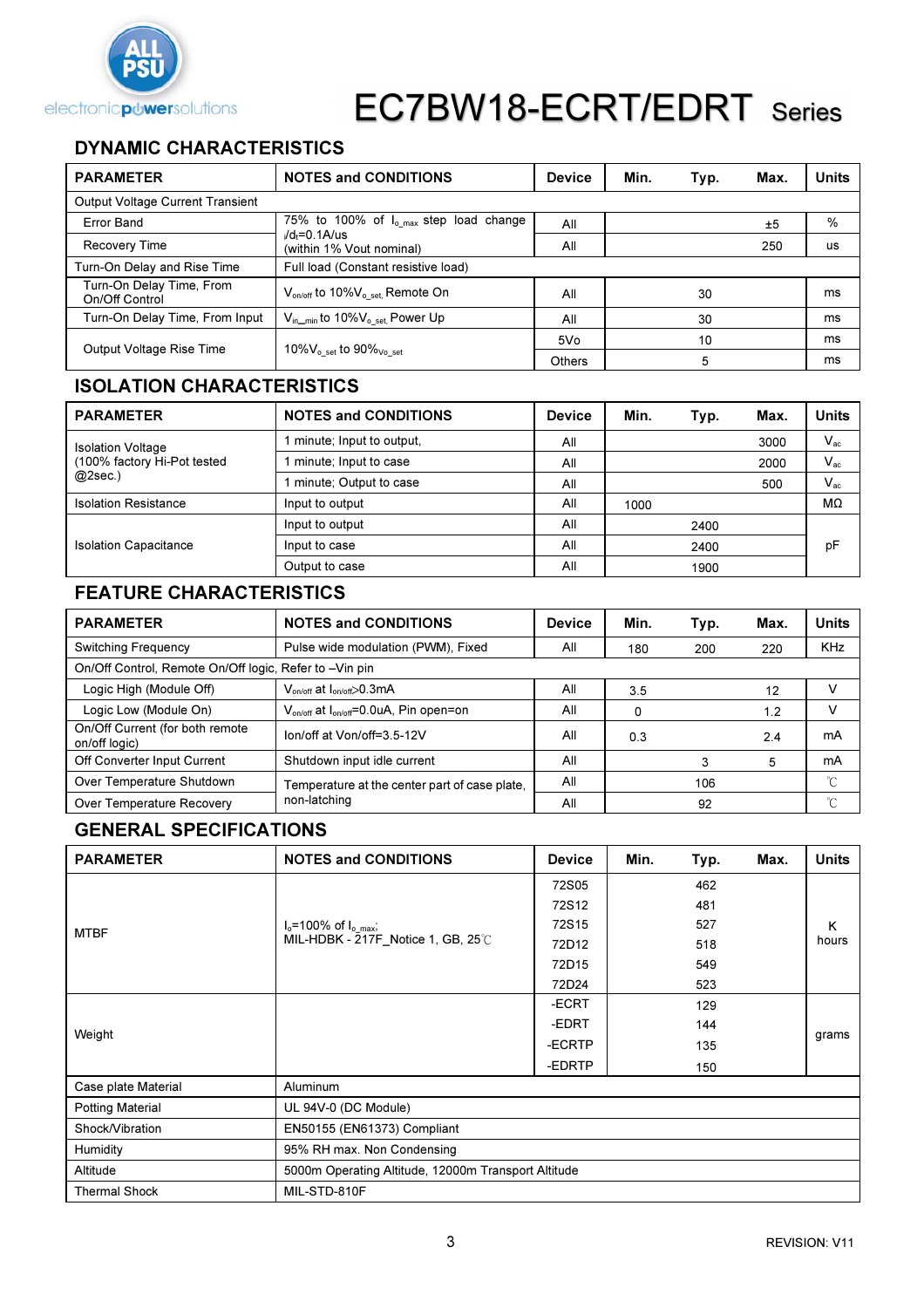

### **GENERAL SPECIFICATIONS**

| Fire & Smoke                    | EN45545-2 Compliant |                                                                                                                                                                                                                                                           |                              |
|---------------------------------|---------------------|-----------------------------------------------------------------------------------------------------------------------------------------------------------------------------------------------------------------------------------------------------------|------------------------------|
| EMI                             |                     | EN55032 & EN50155 Compliant                                                                                                                                                                                                                               | Class A                      |
| <b>ESD</b>                      | EN61000-4-2         | Level 3: Air ±8kV, Contact ±6Kv                                                                                                                                                                                                                           | Perf. Criteria A             |
| Radiated immunity               | EN61000-4-3         | Level 3: 80~1000MHz, 20V/m                                                                                                                                                                                                                                | Perf. Criteria A             |
| <b>Fast Transient</b>           | EN61000-4-4         | Level 3: On power input port, ±2kV (EN50155)<br>Level 4: On power input port, ±4kV (EN55035)                                                                                                                                                              | Perf. Criteria A             |
| Surge                           | EN61000-4-5         | Level 4: Line to earth, ±4kV, Line to line, ±2kV (EN50155)<br>Level 3: Line to earth, $\pm 2kV$ , Line to line, $\pm 1kV$ (EN55035)<br>Level 4: Line to earth, ±4kV, Line to line, ±2kV, with external<br>input capacitor 120uF/220V KXJ series (EN55035) | Perf. Criteria A             |
| Conducted immunity              | EN61000-4-6         | Level 3: 0.15~80MHz, 10V                                                                                                                                                                                                                                  | Perf. Criteria A             |
| Interruptions of Voltage Supply | EN50155             | Class S3: 20ms interruptions                                                                                                                                                                                                                              | Perf. Criteria A             |
| Supply Change Over              | EN50155             | Class C2: During a supply break of 30 ms,                                                                                                                                                                                                                 | Perf. Criteria A             |
| <b>Application Note Link</b>    |                     | EC7BW18-72S EC(D)RT Series App Notes                                                                                                                                                                                                                      |                              |
| Packaging Information Link      |                     |                                                                                                                                                                                                                                                           | <b>Packaging Information</b> |

### **Immunity to Environmental Conditions.**

| <b>Phenomenon</b>                                                   | EN50155; 2017<br><b>Reference Clause(s)</b> | <b>Reference Standard</b> | <b>Test Conditions</b>                                                                                                                                                                                                             | Result |
|---------------------------------------------------------------------|---------------------------------------------|---------------------------|------------------------------------------------------------------------------------------------------------------------------------------------------------------------------------------------------------------------------------|--------|
| Low Temperature<br>Start-up test                                    | 13.4.4                                      | EN 60068-2-1              | Class OT4<br>Temperature: -40°C<br>Duration: 2 hrs                                                                                                                                                                                 | Pass   |
| Dry Heat Test                                                       | 13.4.5                                      | EN 60068-2-2              | Class OT4 & ST2<br>Temperature: 70℃<br>Duration: 6 hrs<br>Extended temperature: 85°C<br><b>Extended Duration: 10min</b>                                                                                                            | Pass   |
| Low Temperature<br>Storage Test                                     | 13.4.6                                      | EN 60068-2-1              | Temperature: -40°C<br>Duration: 16 hrs                                                                                                                                                                                             | Pass   |
| <b>Cyclic Damp Heat Test</b>                                        | 13.4.7                                      | EN 60068-2-30             | Temperature: 25°C - 55°C<br>Humidity: 90% RH<br>Duration: 48 hrs                                                                                                                                                                   | Pass   |
| <b>Random Vibration Test</b>                                        | 13.4.11                                     | EN 61373                  | Temperature: 25°C +/- 10°C<br>Humidity: 50% +/-25% RH<br>Frequency range: 5 ~ 150 Hz<br>Vertical: 1.01 $m/s^2$<br>Transverse: 0.450 $m/s^2$<br>Longitudinal: 0.700 $m/s^2$<br>Duration: 10 min / axis                              | Pass   |
| Simulated Long Life Test at<br>Increased Random Vibration<br>Levels | 13.4.11                                     | EN 61373                  | Temperature: 25°C +/-10°C<br>Humidity: 50% +/-25% RH<br>Frequency range: $5 \sim 150$ Hz<br>Vertical: 5.72 $m/s^2$<br>Transverse: 2.55 m/s <sup>2</sup><br>Longitudinal: 3.96 $m/s^2$<br>Duration: 5 hrs / axis                    | Pass   |
| <b>Shock Test</b>                                                   | 13.4.11                                     | EN 61373                  | Temperature: 25℃ +/-10℃<br>Humidity: 50% +/-25% RH<br>Frequency range: 5 ~ 150 Hz<br>$+/-V$ ertical: 30 m/s <sup>2</sup><br>+/-Transverse: 30 $m/s^2$<br>+/-Longitudinal: 50 $m/s^2$<br>Duration: 30ms x18 (Each axis 3<br>shocks) | Pass   |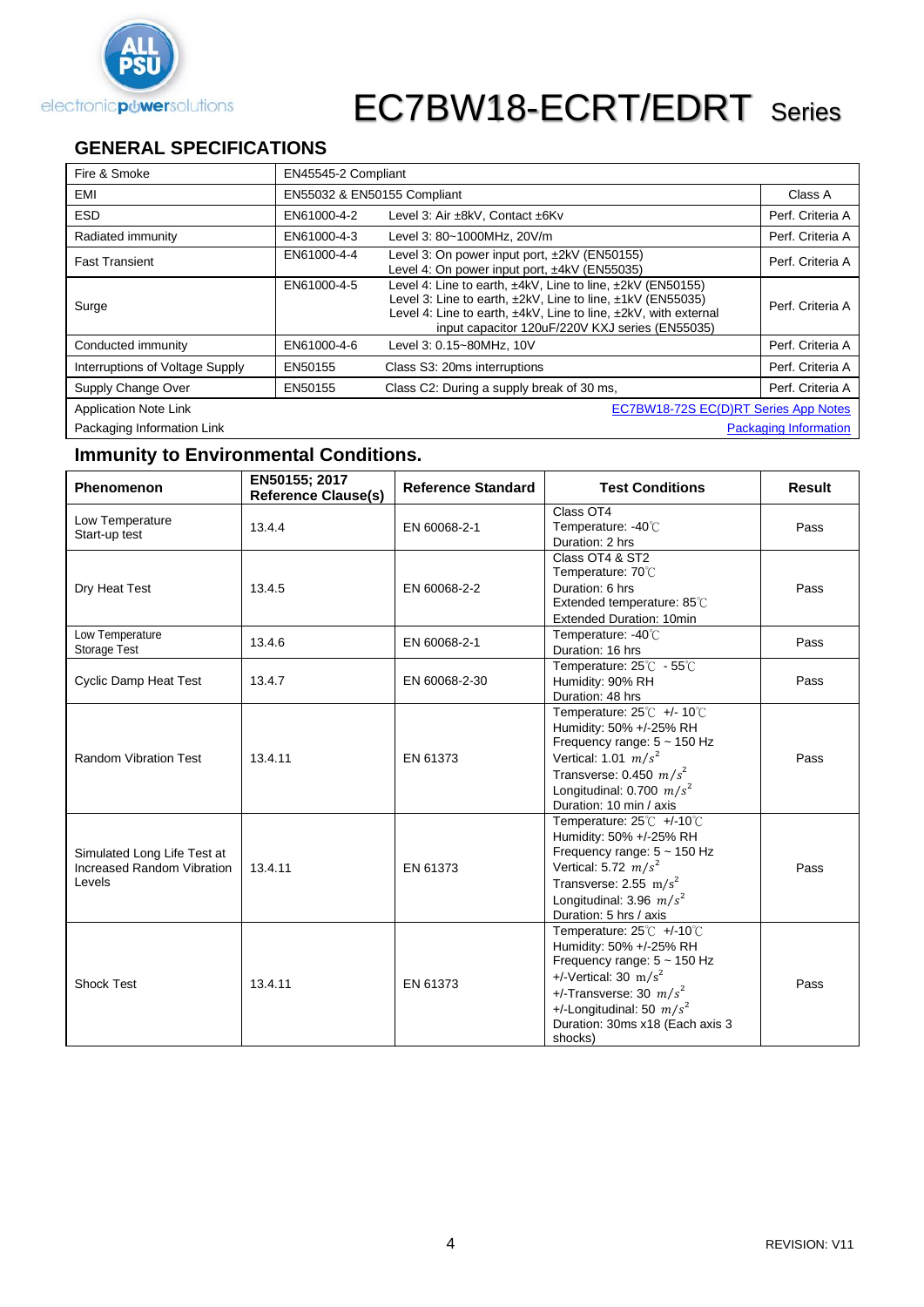

### EN45545-2 Fire & Smoke Test Conditions.

| <b>Item</b>     |                            | <b>Standard</b>                          | <b>Hazard Level</b>  |
|-----------------|----------------------------|------------------------------------------|----------------------|
|                 | Oxygen Index Test          | EN 45545-2: 2013<br>EN ISO 4589-2: 2006  | <b>HL1, HL2, HL3</b> |
| R <sub>22</sub> | <b>Smoke Density Test</b>  | EN 45545-2: 2013<br>EN ISO 5659-2: 2013  | HL1, HL2, HL3        |
|                 | <b>Smoke Toxicity Test</b> | EN 45545-2: 2013<br>NF X70-100: 2006     | HL1, HL2, HL3        |
|                 | Oxygen Index Test          | EN 45545-2: 2013<br>EN ISO 4589-2: 2006  | HL1, HL2, HL3        |
| R <sub>23</sub> | <b>Smoke Density Test</b>  | EN 45545-2: 2013<br>EN ISO 5659-2: 2013  | HL1, HL2, HL3        |
|                 | <b>Smoke Toxicity Test</b> | EN 45545-2: 2013<br>NF X70-100: 2006     | HL1, HL2, HL3        |
| R <sub>24</sub> | Oxygen Index Test          | EN45545-2: 2013<br><b>EN ISO 4589-2</b>  | HL1, HL2, HL3        |
| R <sub>25</sub> | Glow - Wire Test           | EN 45545-2:2013<br>EN 60695-2-11:2001    | HL1, HL2, HL3        |
| R <sub>26</sub> | <b>Vertical Flame Test</b> | EN 45545-2: 2013<br>EN 60695-11-10: 2013 | HL1, HL2, HL3        |

### CHARACTERISTIC CURVE

### Power Derating Curve





EC7BW18-72XXX-ECRT/EDRT Derating Curve for Natural Convection (Vin=72V)





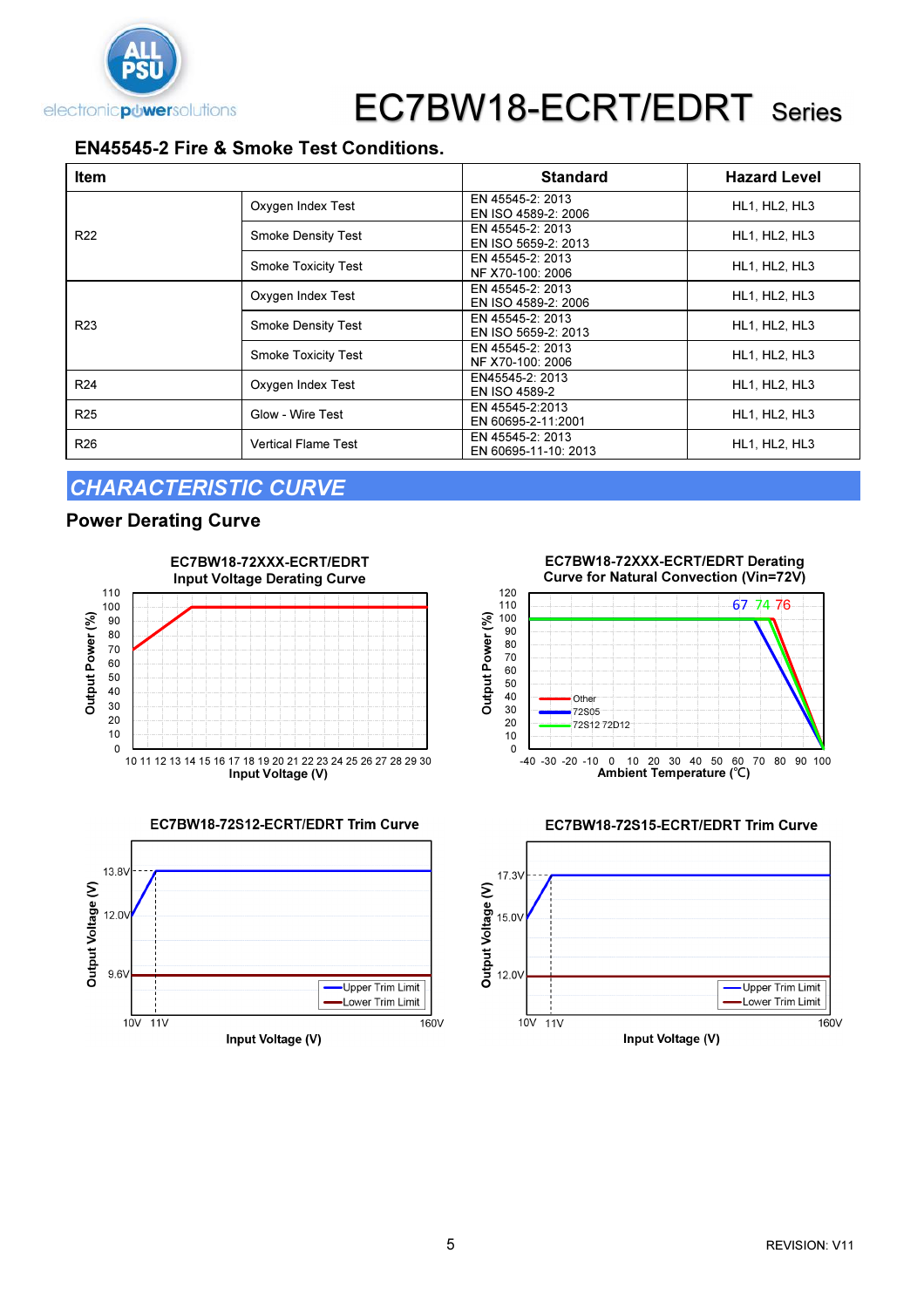

#### Performance Data

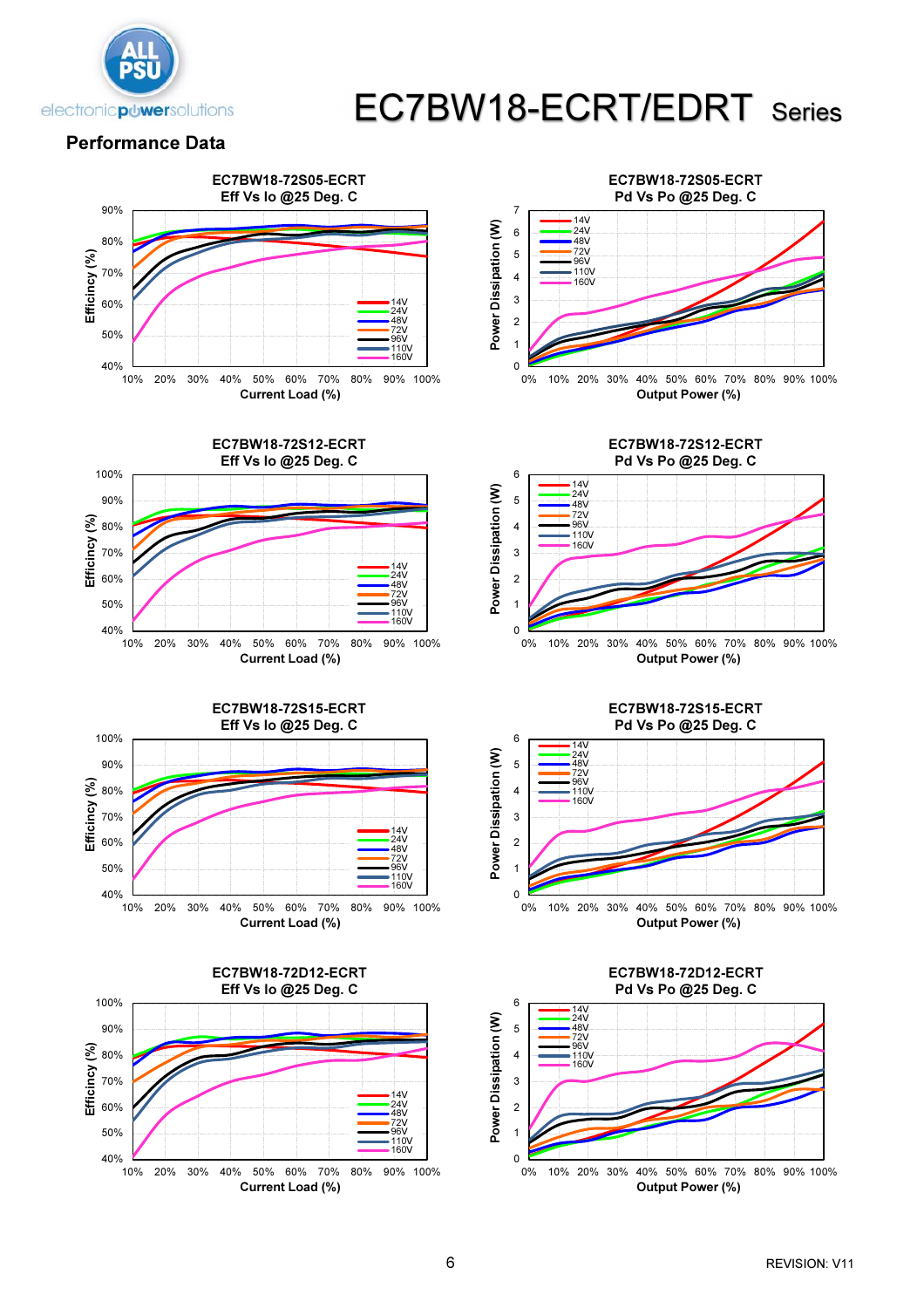



### MECHANICAL SPECIFICATION